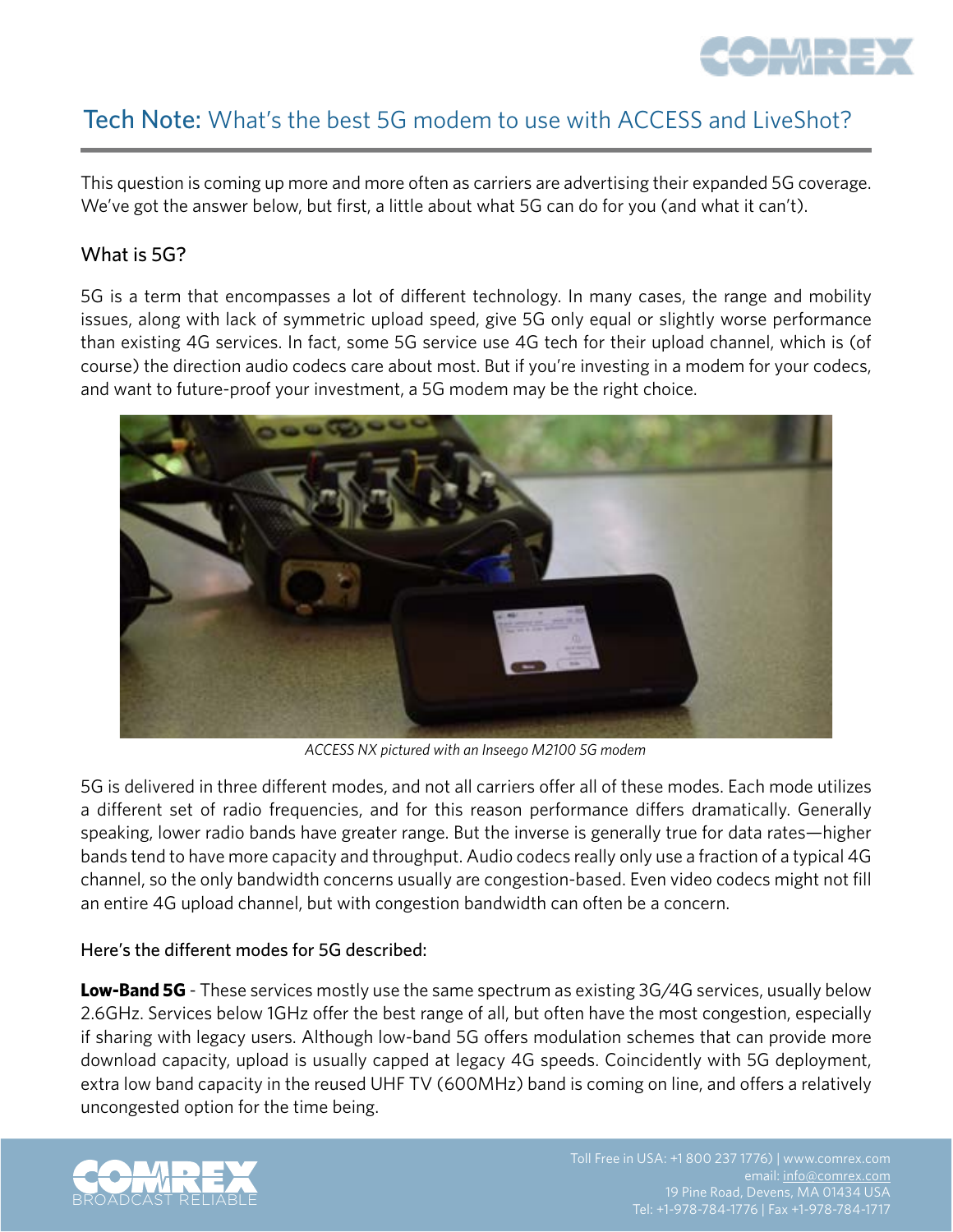

**Mid-band 5G** - These services use the radio spectrum between 2.5-6GHz. These bands have shorter range than low-band but higher capacity. Mid-band deployments are mostly in urban environments so far, since the limited range serves more customers in denser populations. A lot of deployment is focused on the C-band at the upper end of 3GHz, as it offers a good combination of range and bandwidth.

**High-band 5G** - Also called mmWave 5G, these services exist in the spectrum above 6GHz. These bands have relatively short range and are primarily being deployed to serve home Internet customers (with outdoor antennae). It's also being deployed in some sports venues as it has the potential to offer the most bandwidth of any band to line-of-sight users. As of this writing, only a few high-end phones support mmWave operation.



*Netgear modem pictured with LiveShot*

### 5G Hotspots

As of fall of 2021, a hotspot is the best option for connecting your codecs to 5G networks. There are several reasons:

- 1. Different carriers have deployed 5G on different bands, and "universal" modems aren't really available
- All these modes and bands often require an antenna array, which is more suited to a 2. larger, external form factor (as opposed to attached USB modems)

It's not usually necessary or desirable to connect to a 5G Hotspot wirelessly (although that is possible with Comrex Wifi adapters). Some 5G Hotspots provide Ethernet ports, or can be tethered via USB. See special notes below regarding USB tethering.

In the US, the best performance will be had with a hotspot designed specifically for a carrier's select bands. This is usually easiest to obtain from the carrier themselves. Outside the US, unlocked universal hotspots may be a better choice.